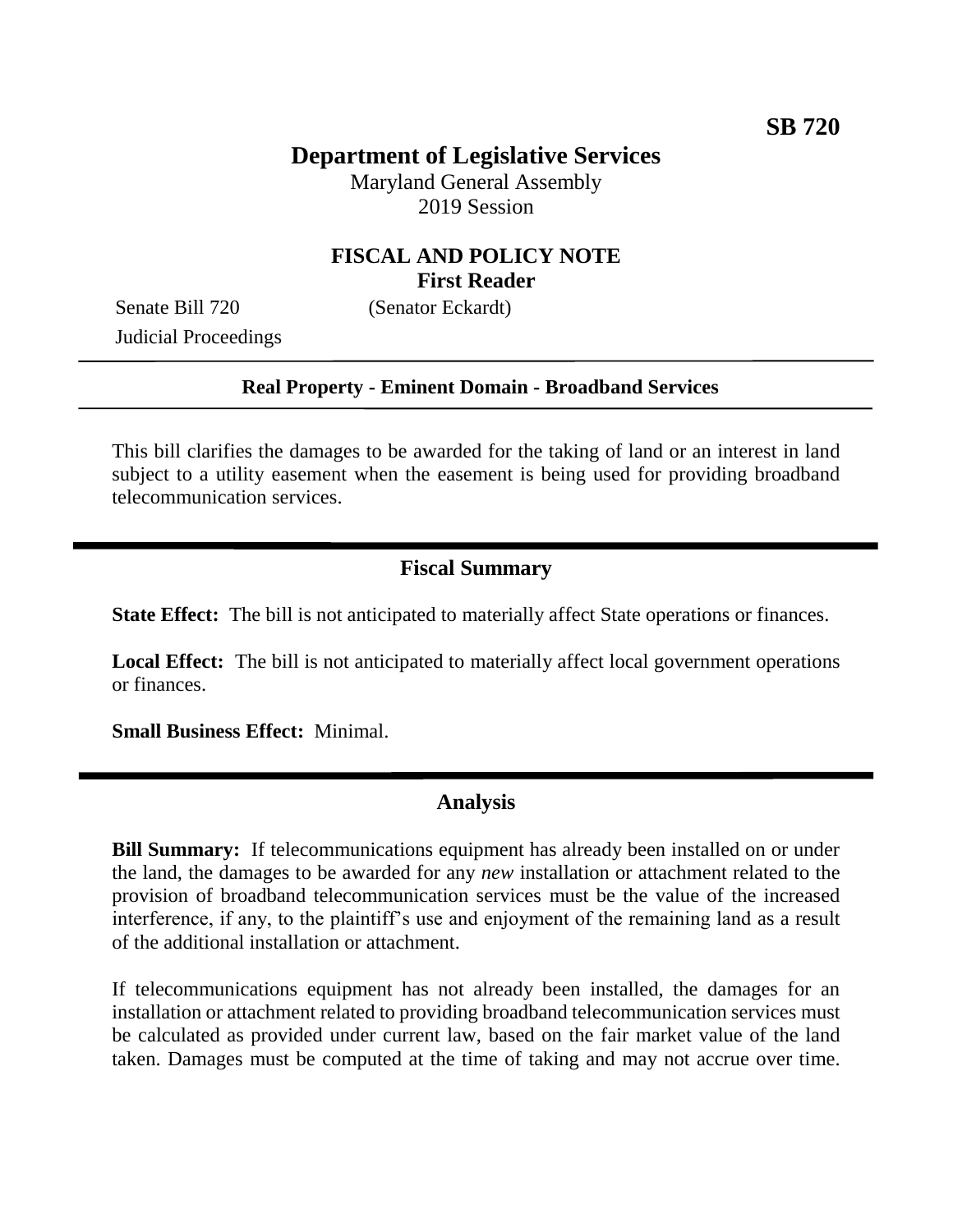Evidence of revenues or profits derived by a utility from providing broadband services may not be used for any purpose.

## **Current Law:**

### *Eminent Domain*

The power to take, or condemn, private property for public use is one of the inherent powers of state government and, through the State, its political subdivisions. Courts have long held that this power, known as "eminent domain," is derived from the sovereignty of the state. Both the federal and State constitutions limit the condemnation authority. Both constitutions establish two requirements for taking property through the power of eminent domain: (1) the property taken must be for a "public use"; and (2) the party whose property is taken must receive "just compensation." In either event, the party whose property is being taken is generally entitled to a judicial proceeding prior to the taking of the property. However, the Maryland Constitution does authorize "quick-take" condemnations in limited circumstances prior to a court proceeding.

Other entities have been given express statutory authority by the State to exercise condemnation powers under specified circumstances, including the major subdivisions of the State, municipalities, and specified utilities such as gas, oil pipeline, railroad, telephone and telegraph, and water companies.

#### *Damages*

Generally, the damages to be awarded when land is taken is the fair market value of the part taken. The total damages may not be less than the actual value of the part taken plus any severance or resulting damages to the remaining land. The total damages must take into account any future use of the land intended by the prior owner, and the value of the particular benefits to the remaining land.

**Background:** Chapters 620 and 621 of 2017 established the Task Force on Rural Internet, Broadband, Wireless, and Cellular Service to study and make recommendations regarding how Western Maryland counties; Southern Maryland counties; Eastern Shore counties; and Frederick, Carroll, and Harford counties can work together to obtain federal assistance to improve Internet, broadband, wireless, and cellular services and accessibility in the affected counties. Chapters 177 and 178 of 2018 subsequently expanded the scope of the task force to encompass all rural areas of the State, extended the task force for one year, and generally expanded its mandate.

SB 720/ Page 2 The [task force report,](https://rural.maryland.gov/wp-content/uploads/sites/4/2019/01/2018_MSAR11544_Task-Force-for-Rural-Internet-Broadband-Wireless-and-Cellular-Service-Report-1.pdf) dated January 2, 2019, includes six primary recommendations including one similar to the bill. The task force proposed adding language to the Real